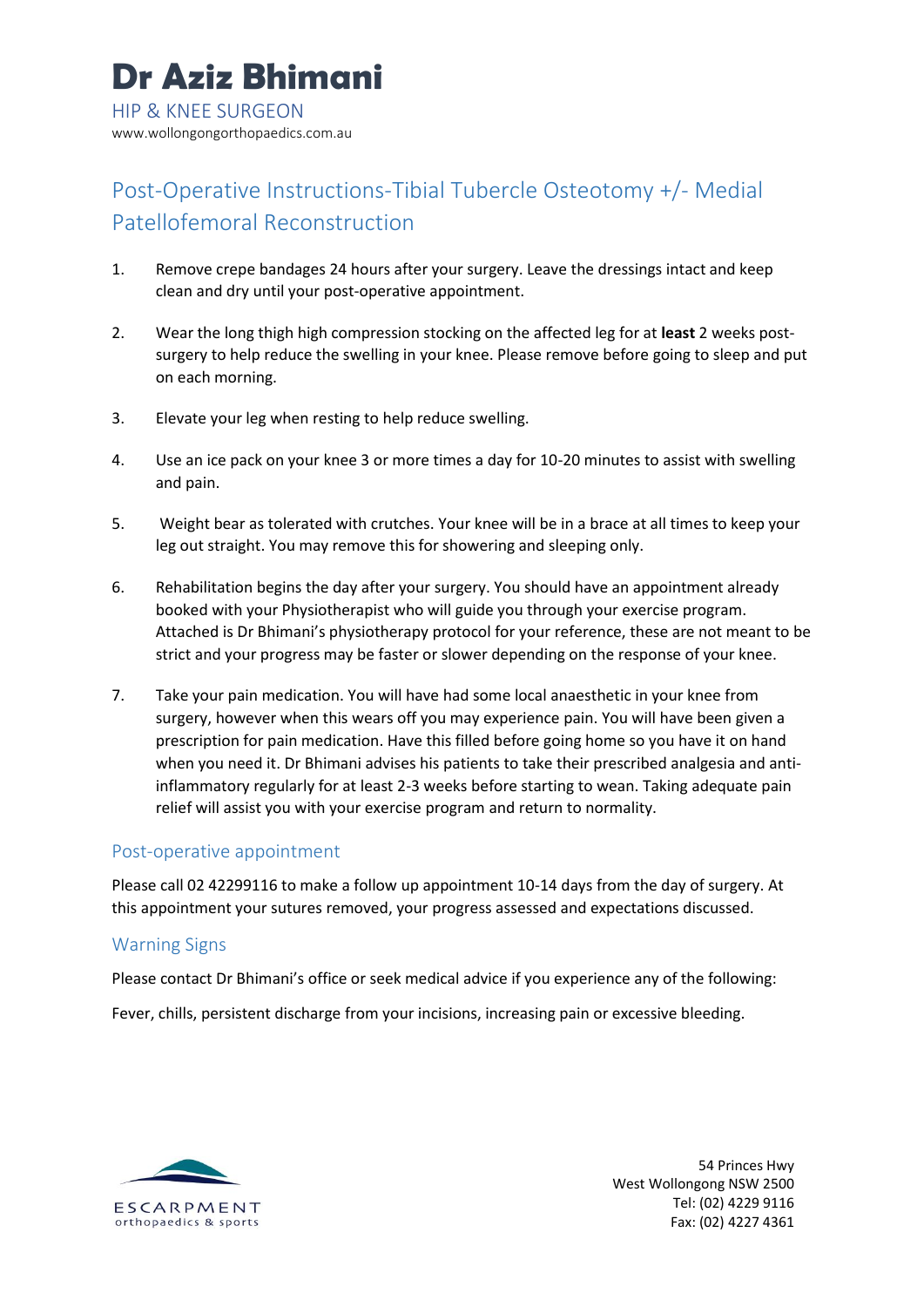# Patella Stabilisation with Tibial Tubercle Osteotomy

# Protocol for Physiotherapists

The goal of patella stabilisation surgery is to restore normal alignment and tracking of the patella. This will eliminate irritation caused by instability and prevent the likelihood of recurring dislocation. Return to sports and pain is usually dependent on the severity of Patellofemoral arthritis within the patient's knee. A discussion with the surgeon and a clearance by the physiotherapist is advised before starting any sport specific training.

Progression through this rehabilitation program will vary depending on pre-operative strength and function. It is a guide only and must be adjusted on an individual basis taking into account pain, pathology, work and other social factors.

Dr Bhimani advises that supervised Physiotherapy should commence the day after surgery. If you have any concerns during your client's care please do not hesitate to contact Dr Bhimani through his office on 02 42299116.

# **NOTE: ALL EXERCISES MUST BE COMFORTABLE AND NOT CAUSE AN INCREASE IN SWELLING.**

# Acute (0-3weeks)

#### *Goals:*

- Wound healing (keep dry)
- Reduce swelling
- Reduce pain (prescribed analgesia advised for 2-3 weeks post op to assist with exercises).
- Initiate knee motion
- Promote muscle control

# *Treatment Guidelines*

- Pain and swelling reduction with ice, compression stocking, intermittent pressure pump, regular rest and elevation.
- Range of movement exercises.
- Activate Quads
- WBAT in Zimmer splint
- Knee brace to keep knee in extension whilst mobilizing except with showering and sleeping.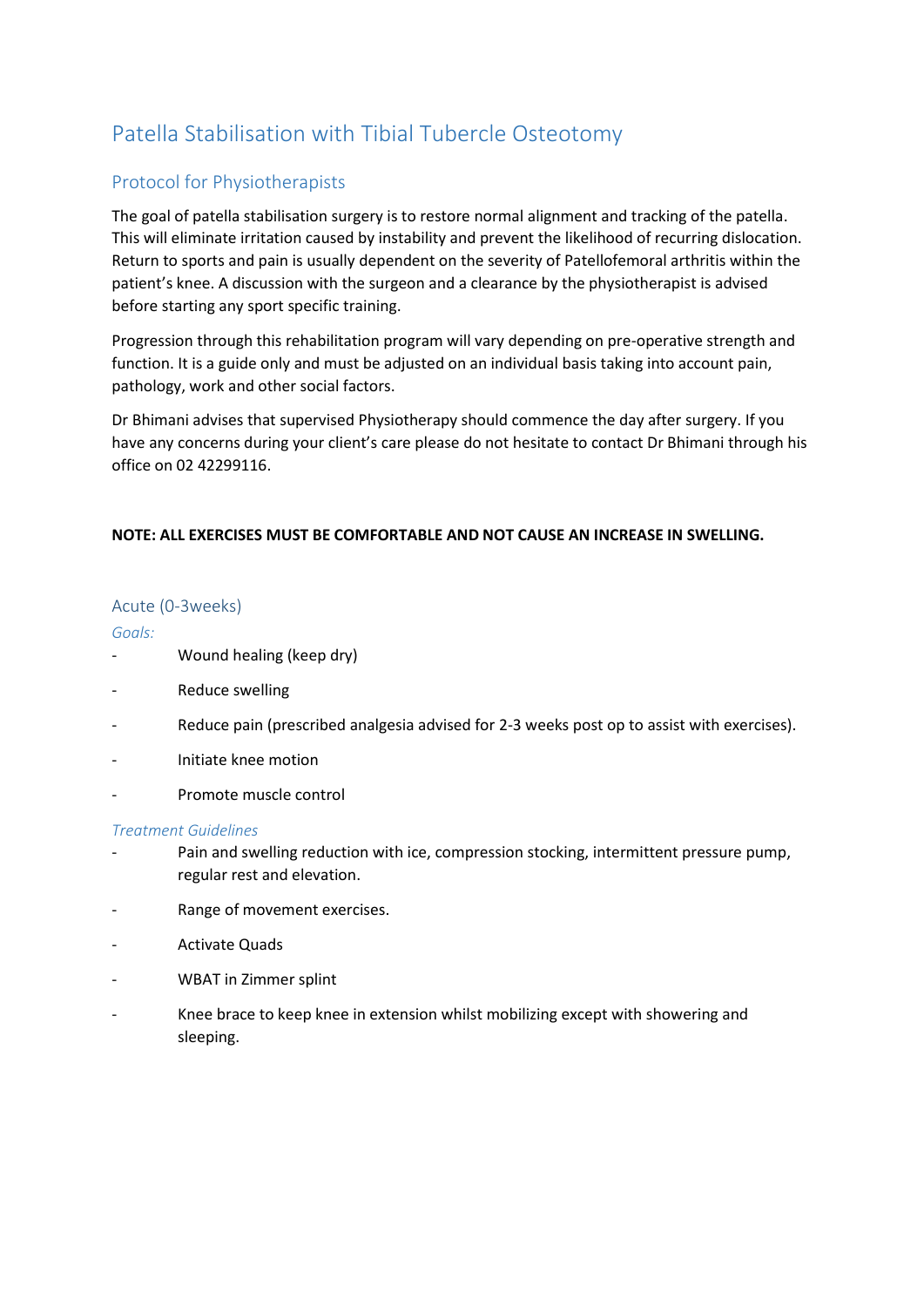### Stage 2 (3-6 weeks)

#### *Goals:*

- Protect patellar re-alignment

#### Ensure wound healing

- Maintain full extension
- Initiate ROM exercises
- Minimal pain and effusion
- Promote activation of Quadriceps muscle

#### *Treatment Guidelines*

- Daily scar massage
- WBAT in Zimmer splint
- Active and passive ROM (0-90). Do not overload PF.
- Commence Stationary bike.
- Hamstring and gluteal stretches

#### Stage 3 (6 -12 weeks)

#### *Goals*

- Full weight bearing
- Full ROM
- Improve strength and muscle control
- Avoid patellofemoral overload

#### *Treatment Guidelines*

- Gait training, wean Zimmer
- Improve ROM aim for full range
- Improve quads strength try to minimise PF overload
- Gluteal and hamstring stretches.
- Continue strength and proprioception.